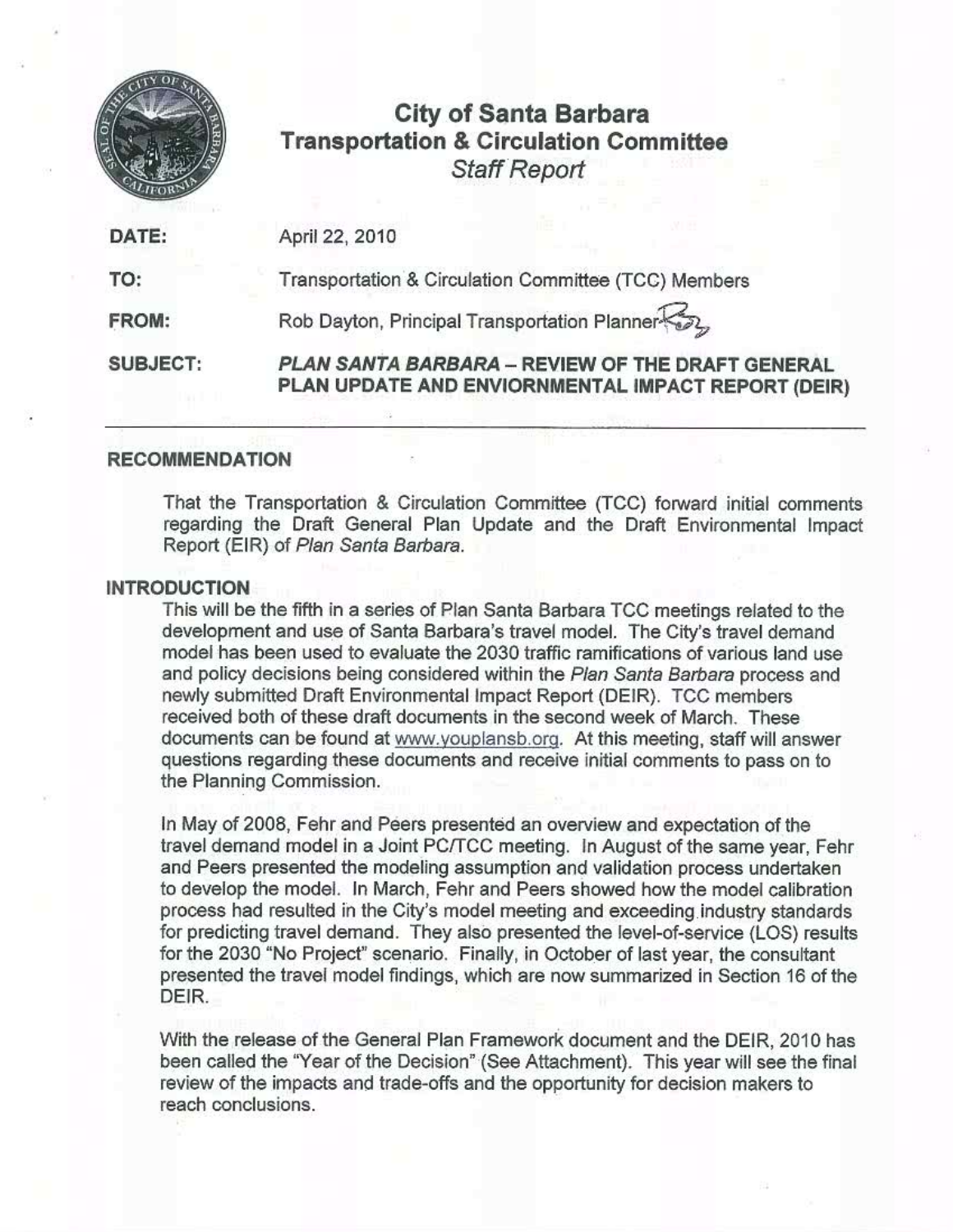## Draft Plan Santa Barbara Description

Policy Preferences Report - Recommended Changes Since the Plan Santa Barbara Draft Policy Preferences Report was approved by City Council in December 2008, a number of policy and map recommendations have been developed and are now reflected in the draft policy documents released on March 18, 2010. These recommendations are a result of either further policy development or changes resulting from community and/or Planning Commission feedback during the intervening period.

## Draft General Plan Update bescription Highlights

The Plan Santa Barbara General Plan Update proposes new and amended policies to protect and enhance community development values within the City of Santa Barbara over the next 20 years to the year 2030. The Draft documents under review include the following:

## Draft General Plan Framework

Part of the City Council's direction for the PlanSB process in 2005 was to consolidate the City's environmental standards within a coherent set of General Plan goals and policies. As the public input process unfolded in 2007, this environmental approach took-on greater significance to the point that a sustainability framework was proposed to guide the entire General Plan. A set of sustainability principles was then developed that include established General Plan tenants such as Living within Our Resources and the importance of maintaining Santa Barbara's small town feel.

The proposed General Plan Framework is comprised of an introduction, a conceptual policy framework, and a background and setting for the entire document (which are currently sprinkled throughout various elements). Effectively, only the draft Land Use and Housing Elements are being comprehensively updated. The remaining five elements have been reorganized around a single document format and partially updated to reflect the Goals, Polices, and Implementation actions that emerged from the PlanSB process. In addition, formal goals and policies have been established to address the topics of Public Participation and Regionalism.

## Draft Land Use Element

The update of Measure <sup>E</sup> (Charter Section 1508), which managed non-residential growth for 20 years through December 2009, was one of three primary PlanSB objectives together with the update of the draft Land Use and Housing Elements. This update has largely been achieved through the Growth Management goals and policies in the draft Land Use Element, and the analysis of the growth scenarios in the draft EIR. The range of square footage analyzed, from <sup>I</sup> million to 2.3 million square feet within the city proper, was established through the public outreach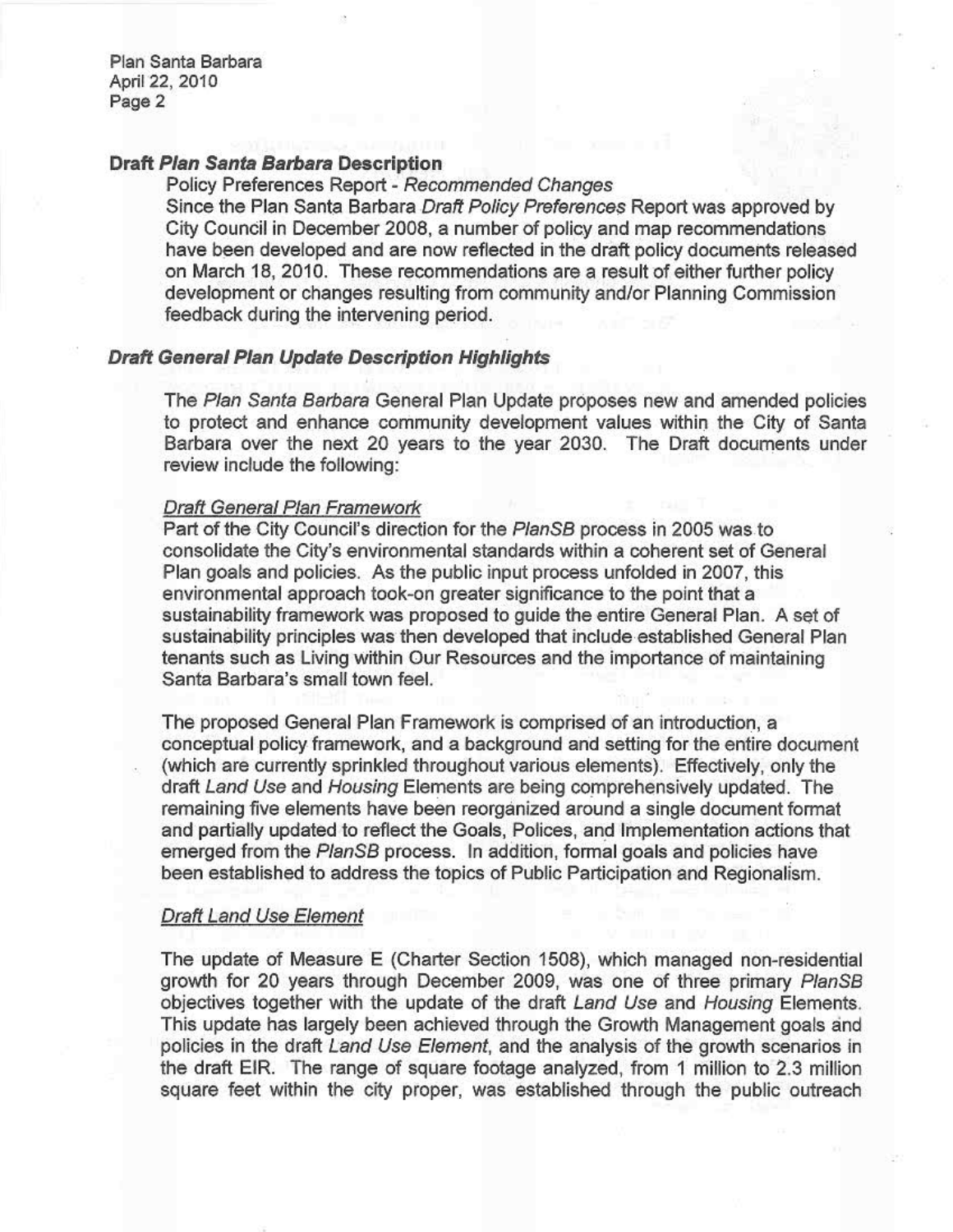> process. The final decision as to how. much non-residential growth will be allowed over the next 20 years will rest with the City Council.

> The production of more affordable housing, as discussed below, continues to be a high priority for the community. In fact, during the PlanSB process, the community identified affordable housing as the number one priority for resource allocation above all other types of developments. Santa Barbara does have the zoning capacity to meet the State's required "fair share" regional housing allocation, as identified in the draft Housing Element. The draft Land Use policies require that the City's resources be closely monitored through the Adaptive Management Program to ensure all development does not out pace available resources.

> The four residential growth scenarios analyzed in the Draft EIR, ranging from 2,000 to 4,360 units within the City proper over the next 20 years, are based on assumptions within a zoning build-out capacity of approximately 9,990 additional units.

> The purpose of the Mobility Oriented Development Area (MODA) Principles is to help identify where and how to further encourage affordable housing in a most sustainable manner. Originally, the MODA was conceived as a physical district but proved to be a lightning rod during the process as to where exactly the boundary should be drawn. Rather than a district, MODA principles simply re-enforce existing land use and circulation patterns that were established in the 1850s, and sound planning practice, to locate higher density housing adjacent to public transportation and within easy walking and biking distance to commercial services, parks and open space.

> The neighborhoods of Santa Barbara provide a high quality of life for most residents and are one of the defining characteristics of the City. Little or no change is proposed for the single family and duplex neighborhoods, with the exception of more future planning at the neighborhood level.

#### Draft General Plan Map

A General Plan map, required by State planning law, identifies where future growth will occur and at what residential densities. The draft General Plan map changes range from simple to more complex, and include: a more accurate, digitized map; updated land use designation categories and transitions; corrected land use designation and zoning inconsistencies; the resolution of policy issues stemming from the existing General Plan map; and PlanSB policy recommendations. As noted above, the basic land use patterns are not proposed to be altered but rather re-enforced with more explicit mixed-use designations to better define land use transitions, with modestly higher densities in the center of the city and along select commercial corridor locations.

A clearer definition of land use designations helps to better define land use transitions, and particularly with residential uses where the highest densities are located in the city center and along commercial corridors and gradually lessen as one moves out to the multi-family neighborhoods, the single family neighborhoods,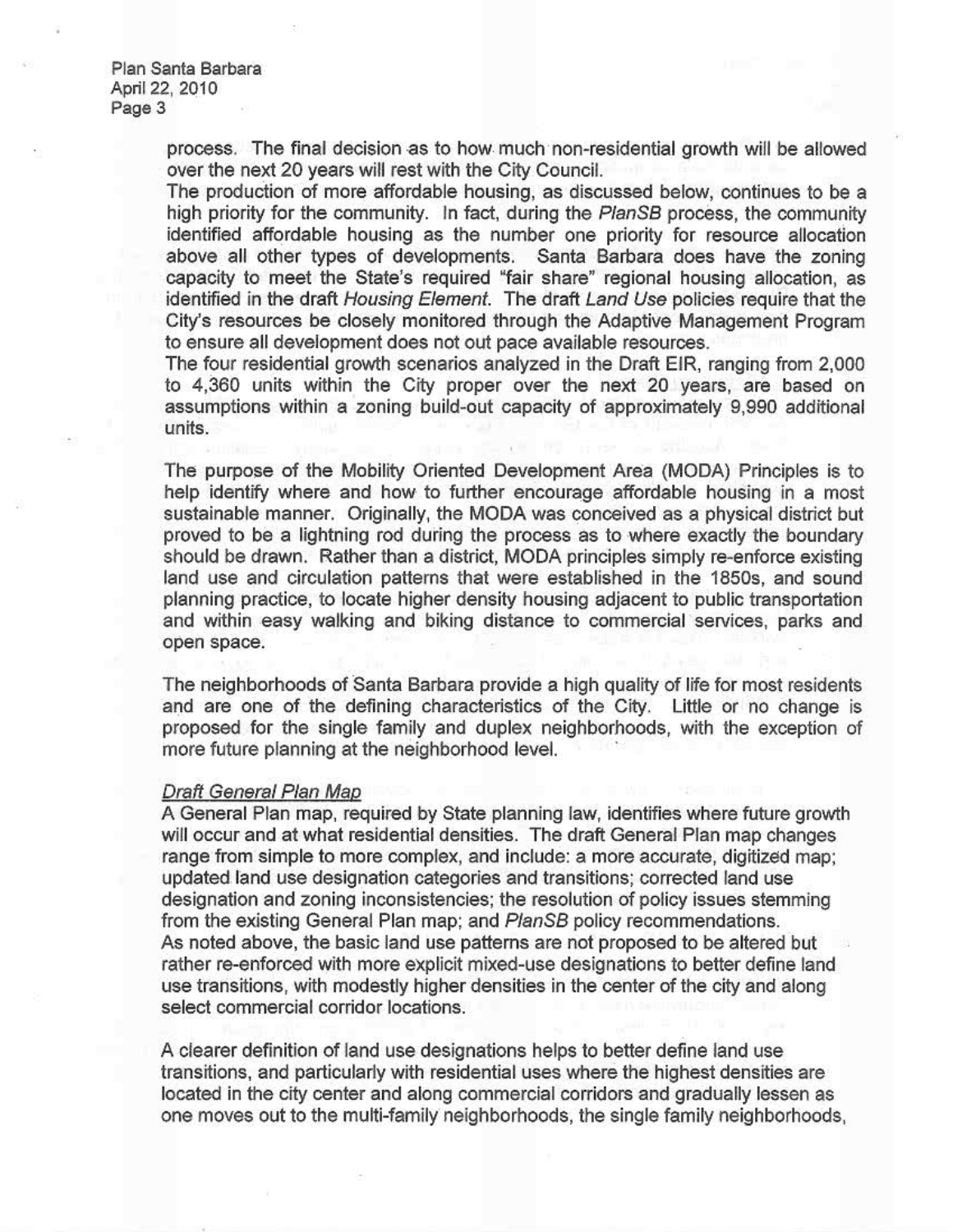> and finally to the open spaces of the ocean and mountains. As each of these land uses transition from one use to another, comes less intense uses, smaller buildings, greater setbacks, and greater amounts of open space — a better defined system of buffers.

> Approximately 6,000 notices were sent to all potentially affected property owners based on the proposed land use and zoning changes to the draft General Plan map. During the Open House on March 10, over 200 citizens attended throughout the day long event most of whom had questions relative to their respective parcels and the proposed changes.

#### Draft Housing Element

State law requires Housing Elements to be updated at least every five years and is the only element of the General Plan that requires review and certification by the<br>State. Housing Elements are required to identify and analyze existing and projected housing needs for all segments of the community, and identify goals, policies and quantified objectives to meet those needs. The draft Housing Element is an update to the previous 2004 Element and contains new and revised policies and implementation actions focused on affordable housing opportunities with emphasis on increased rental and non-subsidized affordable housing units.

The City has a long standing commitment to the production of affordable housing. Residents of Santa Darbara recognize the need to provide housing to our local workers. There is a deep concern that not providing housing for our workforce has and will result in a loss of community diversity and lead to increased traffic congestion and air quality impacts due to commuters traveling from other jurisdictions to jobs in the City. As such, the draft Housing Element includes policies and implementation actions that promote housing opportunities for all segments of the community, including workforce housing.

In response to input from the Planning Commission and the public, the draft Housing Element pursues a multi-prong approach including: 1) new standards for smaller, market-rate units; and 2) the creation and preservation of rental housing for larger families. With the inpending expiration of the Redevelopment Agency in 2015, providing non-subsidized affordable housing units will be essential in order to meet the City's affordable housing needs.

## DRRFT ENVIRONMENTAL IMPACT REPORT (DEIR)

Under provisions of the California Environmental Quality Act (CEQA), the Plan Santa Barbara General Plan Update is subject to environmental review prior to its approval. An Environmental Impact Report (EIR) is an informational document to allow the public and decision-makers to consider the environmental consequences of proposed actions, along With any measures that could feasibly avoid or lessen significant environmental effects.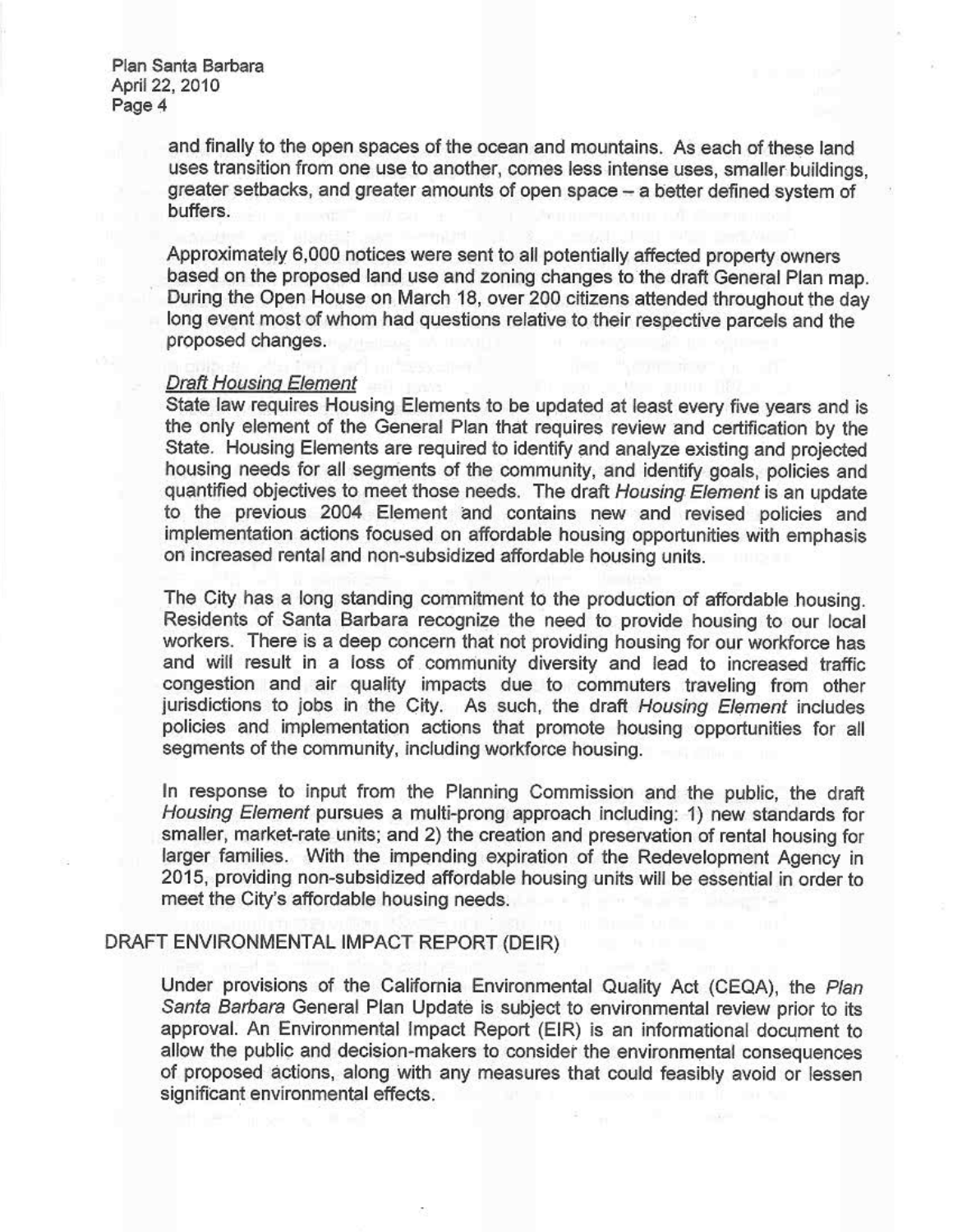> A Draft Program EIR has been prepared to evaluate potential effects on the physical environment from the proposed Plan Santa Barbara policy amendments and forecasted future growth in the City to the year 2030. The Draft Policy Preferences Report initiated for environmental review by City Council (January 2009) provided the EIR project description. The analysis assumed development of up to an additional 2,800 residential units, and up to an additional two million square feet of commercial and other non-residential development within the City by 2030. In general, the DEIR recognizes that additional growth occurring incrementally over the next two decades has the potential for significant impacts cumulatively citywide by 2030. In many instances existing City policies and proposed Plan Santa Barbara policy amendments would reduce these environmental effects. The DEIR also identifies mitigation measures as needed to reduce potentially significant impacts to less than significant levels. Mitigation measures would become additional policies and programs in the Generat Plan.

> The DEIR also analyzes comparative environmental effects of alternative policy and growth scenarios ("No Project"/Existing Policies, Lower Growth, and Additional Housing alternatives), and considers regional environmental effects and longerrange effects.

> The Draft EIR analysis identified the following environmental transportation impacts associated with additional development to the year 2030 under draft Plan Santa Barbara General Plan policy amendments. Required mitigation measures are identified to reduce potentially significant impacts. Recommended measures are also identified to further address potential impacts identified as less than significant.

## Class I Impacts — Significant

Transportation — Increased peak-hour traffic congestion. (Mitigation measures MM T-1 mad/signal improvements and MM T-2 to reduce peak-hour vehicle trips and increase use of alternative travel modes through modified parking requirements and pricing and transportation demand management measures.)

## Class 4 beneficial impact

Transportation — Reduction in per capita vehicle commute trips from Plan Santa Barbara transportation policies on parking, transit, mode shift, bus passes, telecommuniting/alternative work schedules, car and van pooling, and pedestrian and bicycle infrastructure.

## Key transportation issues for decision makers

The central transportation issue facing the City is how to accommodate incremental growth while minimizing or avoiding increased congestion at freeway interchanges and major City roads, such as Upper State Street. The DEIR shows that, although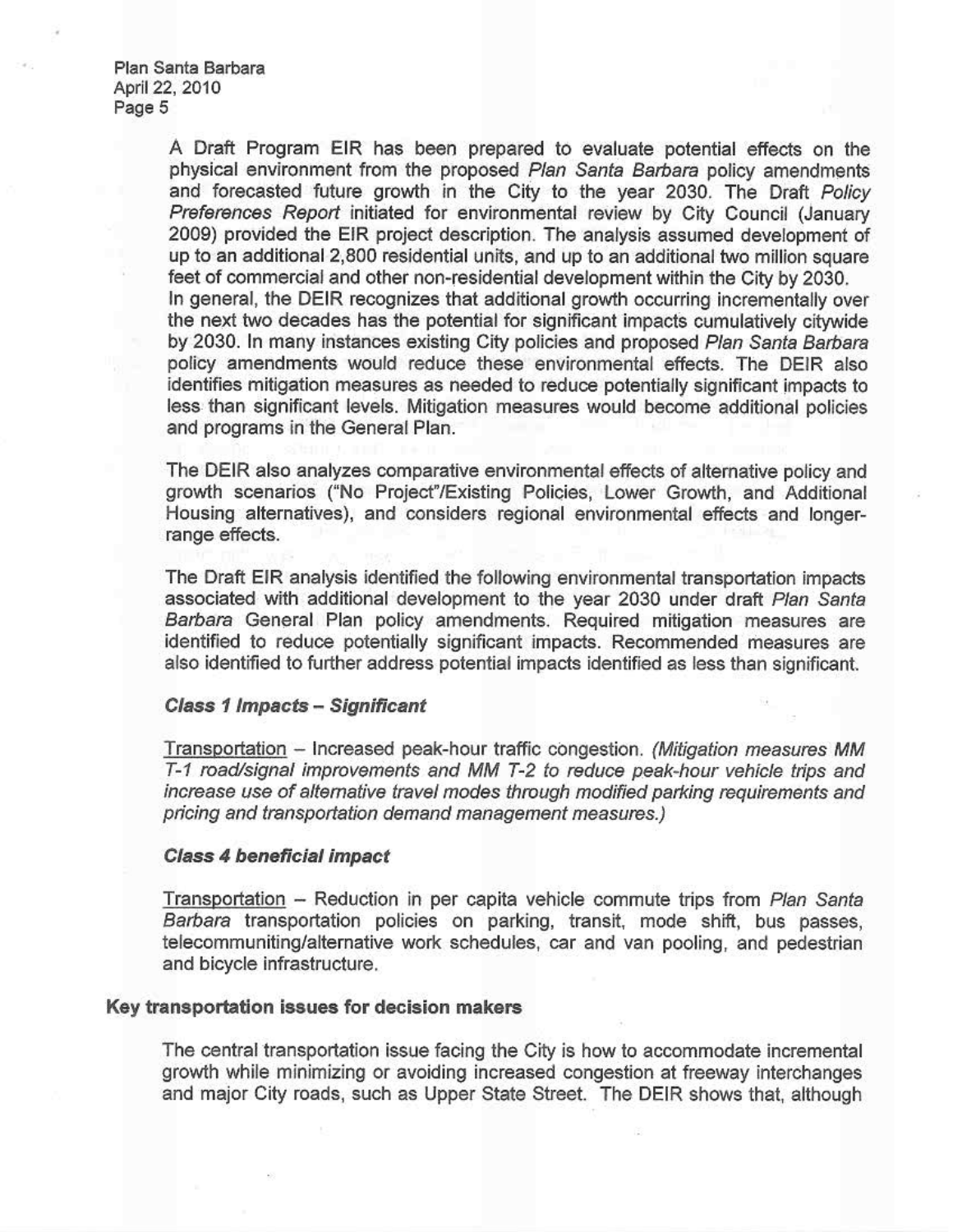> better than the No Project Alternative, Plan Santa Barbara as currently proposed will nearly triple the number of significantly impacted intersections in the City. The traffic model demonstrates that eliminating growth altogether will not eliminate increases in traffic congestion as the trend of less people living and working in the City continues. The analysis shows if people continue to relocate outside the City and drive to work via U.S. Hwy 101, traffic at the freeway interchanges will continue to increase.

> The DEIR analysis indicates the most effective measure to combat traffic congestion is to aggressively support Travel Demand Management strategies that include parking pricing management in the Downtown, as well as other strategies described. The analysis shows that the aggressive support of Travel Demand Management strategies analyzed in Alternative 2 (Increased Housing) could be applied to any of the other scenarios described in the DEIR and significantly reduce congestion impacts in each. Additionally, the analysis shows that future development generates the least amount of increased traffic if located within the Downtown core and along major transit corridors north of U.S Hwy 101.

> While parking pricing strategies implemented in the Downtown could have the greatest reduction of traffic congestion, implementing such a policy would also have economic ramifications. Therefore, to be successful, parking pricing strategies must be carefully designed to contribute to the economic vitality of the Downtown.

Irrespective of the amount of land use growth, decision makers must determine the appropriate balance between future congestion levels and the aggressiveness of the City's travel demand strategies.

#### **Attachment**

RDIkts

cc: Browning Allen, Transportation Manager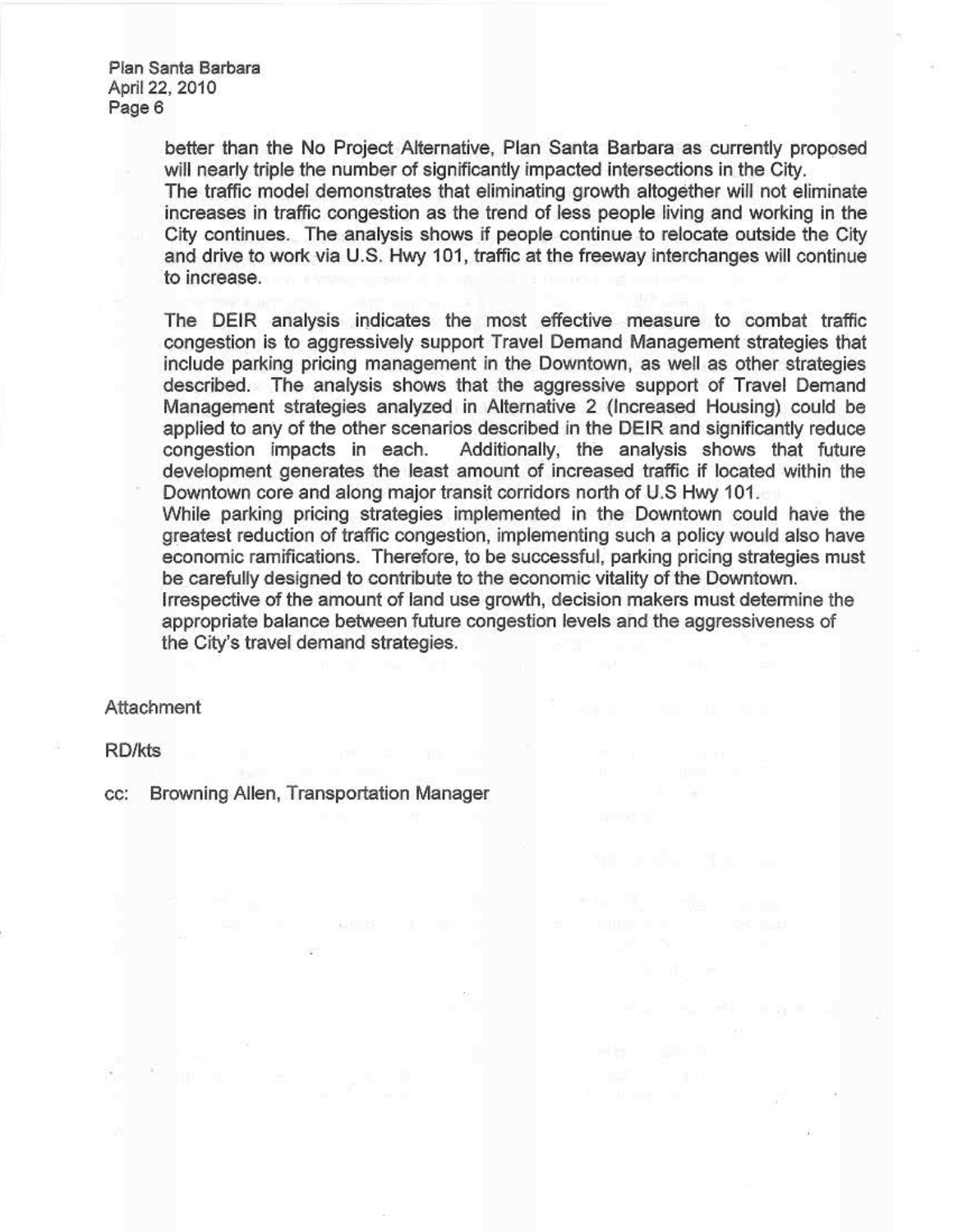

## 2010: The Decision Year Key Steps to a Completed General Plan Update

| <b>Overview Timeline</b>                                       |                                          |                                                                                                     | $-17.7$                                                                                                           |                                                                                                                                                                                                            |                                                                                                                  | <b>City Council Action</b><br>Review & Adopt:<br>Land Use Map |  |
|----------------------------------------------------------------|------------------------------------------|-----------------------------------------------------------------------------------------------------|-------------------------------------------------------------------------------------------------------------------|------------------------------------------------------------------------------------------------------------------------------------------------------------------------------------------------------------|------------------------------------------------------------------------------------------------------------------|---------------------------------------------------------------|--|
|                                                                | Review of all draft<br>materials w/stalf | Public Open House                                                                                   | <b>Joint City Council &amp;</b><br><b>Planning Commission</b><br>Direction to Staff for<br><b>Final Documents</b> |                                                                                                                                                                                                            | Land Use Element<br><b>Housing Element</b><br>Adaptive Management Programs<br>General Plan Document<br>Final EIR |                                                               |  |
| <b>MARCH</b><br>FEB                                            |                                          | <b>APRIL</b>                                                                                        | JULY<br>JUNE                                                                                                      | <b>SEPT</b>                                                                                                                                                                                                | OCT                                                                                                              | 2010                                                          |  |
| <b>City Council</b><br><b>Briefing</b><br>Review:<br>Draft EIR |                                          | <b>Planning Commission</b><br>Draft Land Use Map<br>Draft Land Use Element<br>Draft Housing Element |                                                                                                                   | <b>Planning Commission Action</b><br>EIR Certification<br>Review Final Drafts:<br>Land Use Map<br>Land Use Element<br>Housing Element<br>Adaptive Management Plan:<br>Make recommendations to City Council |                                                                                                                  |                                                               |  |

Plan Santa Barbara Goals (adopted by City Council, 2005)

- 1. LIve within our resources by balancing development with available resources and promoting sustainable, pedestrian scale, transit-oriented development.
- 2. Ensure affordable housing opportunities for all economic levels in the community, while protecting the character of established neighborhoods.
- 3. Provide sate and convenient transportation through improved transit, circulation, and parking.
- 4. Ensure a strong economy that provldos the revenue base necessary for essential services and community enhancements.
- 5. Advance regional thinking, collaboration, and solutions.
- 6. Maintain the unique character and desirability of Santa Barbara as a place to live, work, and visit.
- 7. Provide adequate services and facilities.
- B. Encourage public involvement and participation at all levels of city planning and other government activities.
- 9. Develop explicit environmentally sustainable policies.